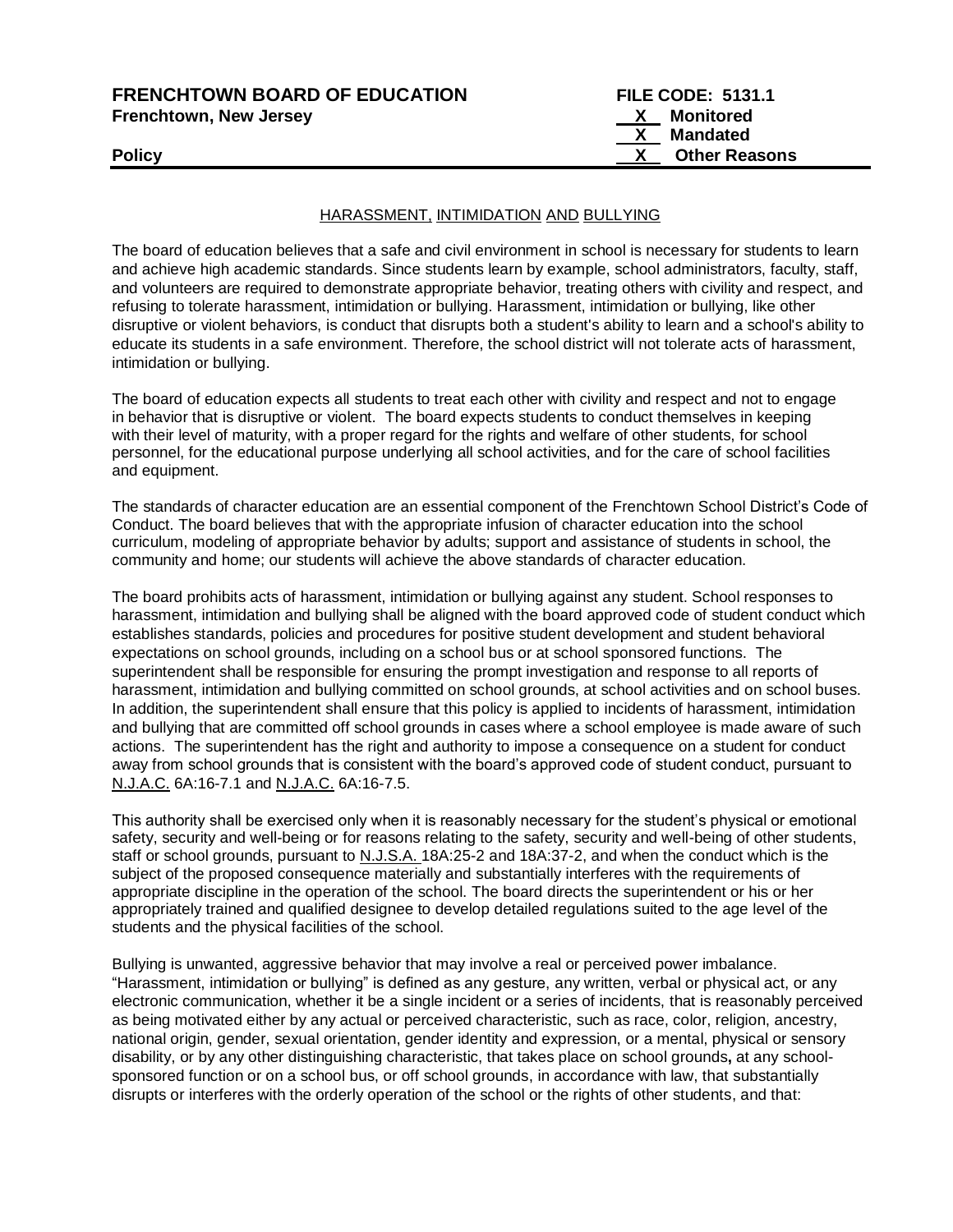- A. A reasonable person should know, under the circumstances, will have the effect of physically or emotionally harming a student or damaging the student's property, or placing a student in reasonable fear of physical or emotional harm to his/her person or damage to his/her property; or
- B. Has the effect of insulting or demeaning any student or group of students; or
- C. Creates a hostile educational environment for the student by interfering with the student's education or by severely or pervasively causing physical or emotional harm to the student.

"Electronic communication" means a communication that is transmitted by means of an electronic device, including, but not limited to a telephone, cellular phone, computer, or pager.

# Consequences and Remedial Measures for Acts of Harassment, Intimidation or Bullying

## **Students**

Consequences and remedial measures for a student who commits an act of harassment, intimidation or bullying shall be varied and graded according to the nature of the behavior; the nature of the student's disability, if any and to the extent relevant; the developmental age of the student and the student's history of problem behaviors and performance. Consequences shall be consistent with the board approved code of student conduct and N.J.A.C. 6A:16-7. Consequences and remedial measures shall be designed to:

- A. Correct the problem behavior;
- B. Prevent another occurrence of the problem;
- C. Protect and provide support for the victim of the act; and
- D. Take corrective action for documented systemic problems related to harassment, intimidation or bullying.

Consequences and appropriate remedial actions for a student who commits an act of harassment, intimidation or bullying may range from positive behavioral interventions up to and including short and longterm suspension or expulsion, as permitted by law. The consequences and remedial measures may include, but are not limited to:

## A. Consequences

- 1. Admonishment;
- 2. Temporary removal from the classroom;
- 3. Deprivation of privileges;
- 4. Classroom or administrative detention;
- 5. Referral to disciplinarian;
- 6. In-school suspension during the school week or the weekend;
- 7. After-school programs;
- 8. Out-of-school suspension (short-term or long-term);
- 9. Legal action; and
- 10. Expulsion.
- B. Remedial Measures
	- 1. Personal
		- a. Restitution and restoration;
		- b. Mediation;
		- c. Peer support group;
		- d. Recommendations of a student behavior or ethics council;
		- e. Corrective instruction or other relevant learning or service experience;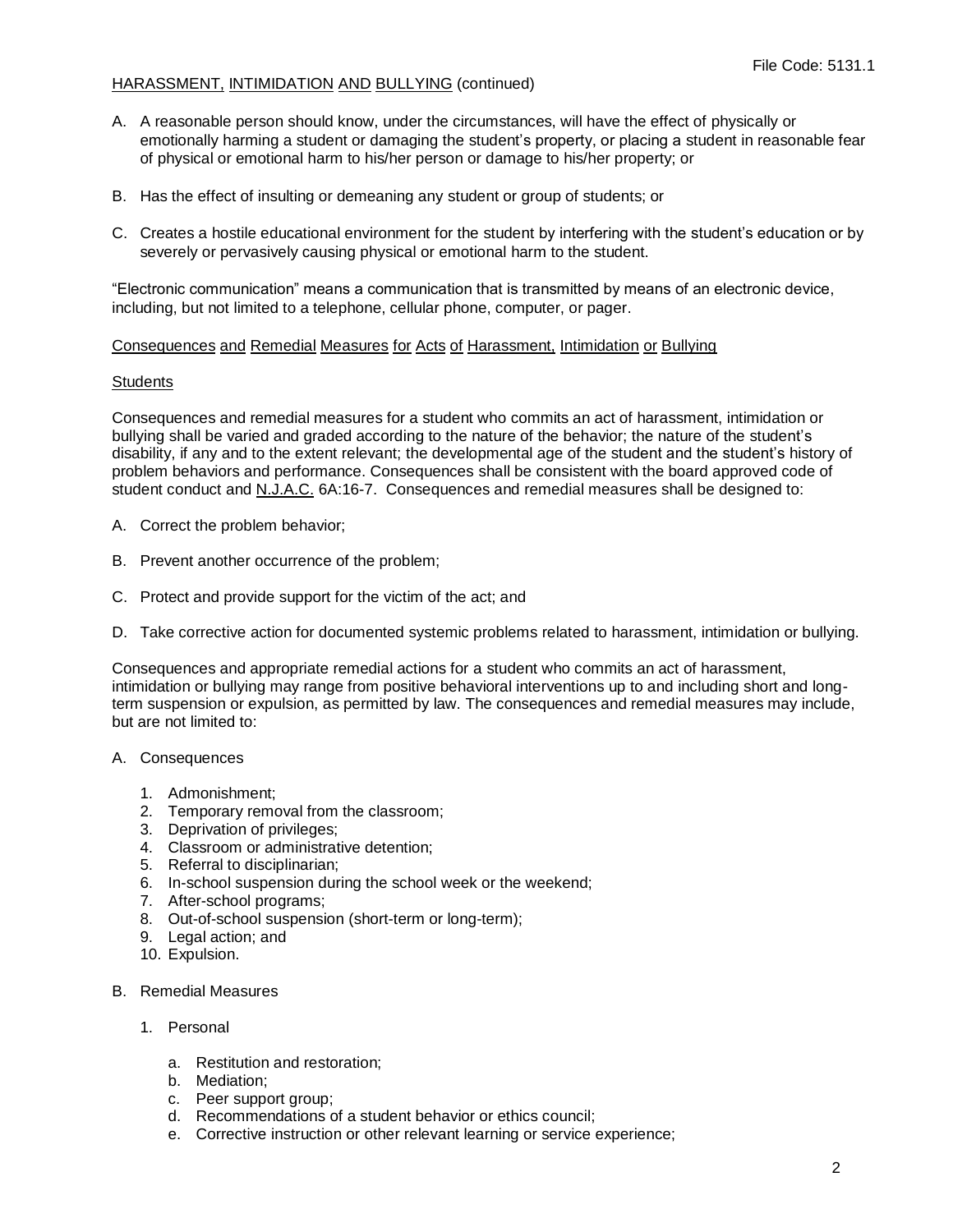- f. Supportive student interventions, including participation of the intervention and referral services team;
- g. Behavioral assessment or evaluation, including, but not limited to, a referral to the child study team, as appropriate;
- h. Behavioral management plan, with benchmarks that are closely monitored;
- i. Assignment of leadership responsibilities (e.g., hallway or bus monitor);
- j. Involvement of school disciplinarian;
- k. Student counseling;
- l. Parent conferences;
- m. Student treatment; or
- n. Student therapy.
- 2. Environmental (Classroom, School Building or School District)
	- a. School and community surveys or other strategies for determining the conditions contributing to harassment, intimidation or bullying;
	- b. School culture change;
	- c. School climate improvement;
	- d. Adoption of research-based, systemic bullying prevention programs;
	- e. School policy and procedures revisions;
	- f. Modifications of schedules;
	- g. Supervision;
	- h. Small or large group presentations for fully addressing the behaviors and the responses to the behaviors;
	- i. General professional development programs for certificated and non-certificated staff;
	- j. Professional development plans for involved staff;
	- k. Disciplinary action;
	- l. Supportive institutional interventions, including participation of the intervention and referral services team;
	- m. Conferences;
	- n. Counseling;

Classified students are subject to the same disciplinary procedures as nondisabled students and may be disciplined in accordance with their IEP. However, before disciplining a classified student, it must be determined that:

A. The student's behavior is not primarily caused by his/her educational disability;

B. The program that is being provided meets the student's needs.

## Staff

Consequences and appropriate remedial actions for any staff member who commits an act of harassment, intimidation or bullying may range from positive behavioral interventions up to disciplinary charges which could result in suspension or termination. The consequences and remedial measures may include, but are not limited to:

## A. Consequences may include

- 1. Conference with the supervisor and the victim if appropriate;
- 2. Corrective action plan;
- 3. Admonishment such as a letter in the personnel file;
- 4. Temporary removal from the classroom;
- 5. Discipline measures such as:
	- a. Withholding of increment;
	- b. Suspension without pay;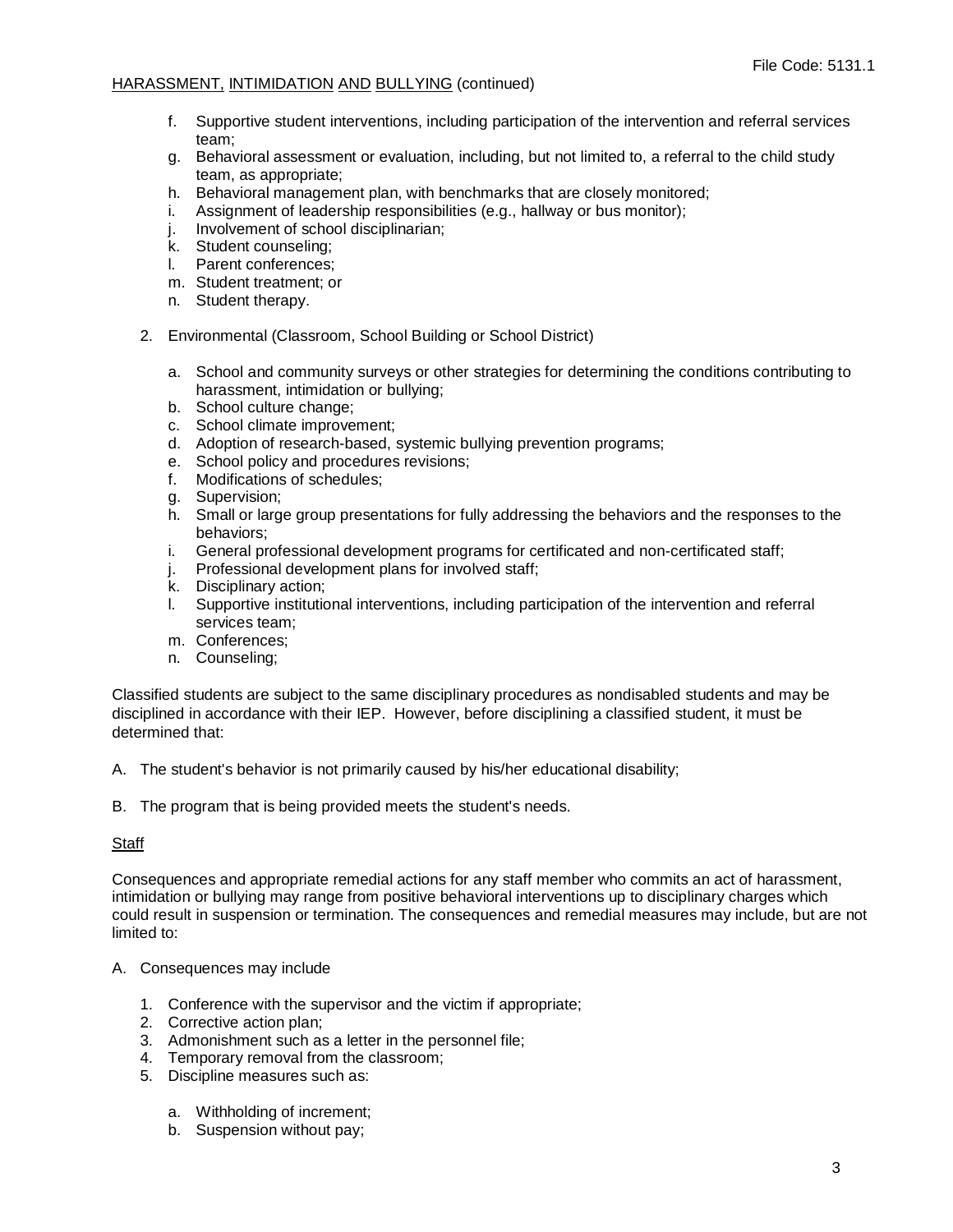- 6. Legal action; and
- 7. Termination.
- B. Remedial Measures: Personal
	- 1. Letter of apology;
	- 2. Restitution and restoration;
	- 3. Mediation;
	- 4. Support group;
	- 5. Probationary period in which the supervisor in conjunction with the employee may develop and implement the following:
		- a. Corrective action plan;
		- b. Behavioral assessment or evaluation;
		- c. Behavioral management plan, with benchmarks that are closely monitored.
	- 6. Referral for a psychiatric examination (see policy 4112.4/4212.4 Employee Health); and
	- 7. Referral for counseling, treatment or therapy.
- C. Environmental (Classroom, School Building or School District)
	- a. School and community surveys or other strategies for determining the conditions contributing to harassment, intimidation or bullying;
	- b. School culture change;
	- c. School climate improvement;
	- d. Adoption of research-based, systemic bullying prevention programs;
	- e. School policy and procedures revisions;
	- f. Modifications of schedules;
	- g. Supervision;
	- h. Small or large group presentations for fully addressing the behaviors and the responses to the behaviors;
	- i. General professional development programs for certificated and non-certificated staff;
	- j. Professional development plans for involved staff;
	- k. Disciplinary action;
	- l. Supportive institutional interventions, including participation of the intervention and referral services team;
	- m. Conferences;
	- n. Counseling.

# Reporting Harassment, Intimidation and Bullying Behavior

The superintendent, principal and/or their designee shall be responsible for receiving complaints alleging violations of this policy.

The board shall allow reports to be anonymous, but no formal disciplinary action shall be based solely on an anonymous report. Any school employee, board member, contracted service provider, student, visitor or volunteer who has witnessed, or has reliable information that a student has been subject to harassment, intimidation or bullying, must report the incident to the building principal or his/her designee.

The following procedures shall apply to the reporting of incidents of harassment, intimidation and bullying committed by an adult or youth against a student:

A. All acts of harassment, intimidation, or bullying shall be reported verbally to the school principal on the same day when the school employee or contracted service provider witnessed or received reliable information regarding any such incident;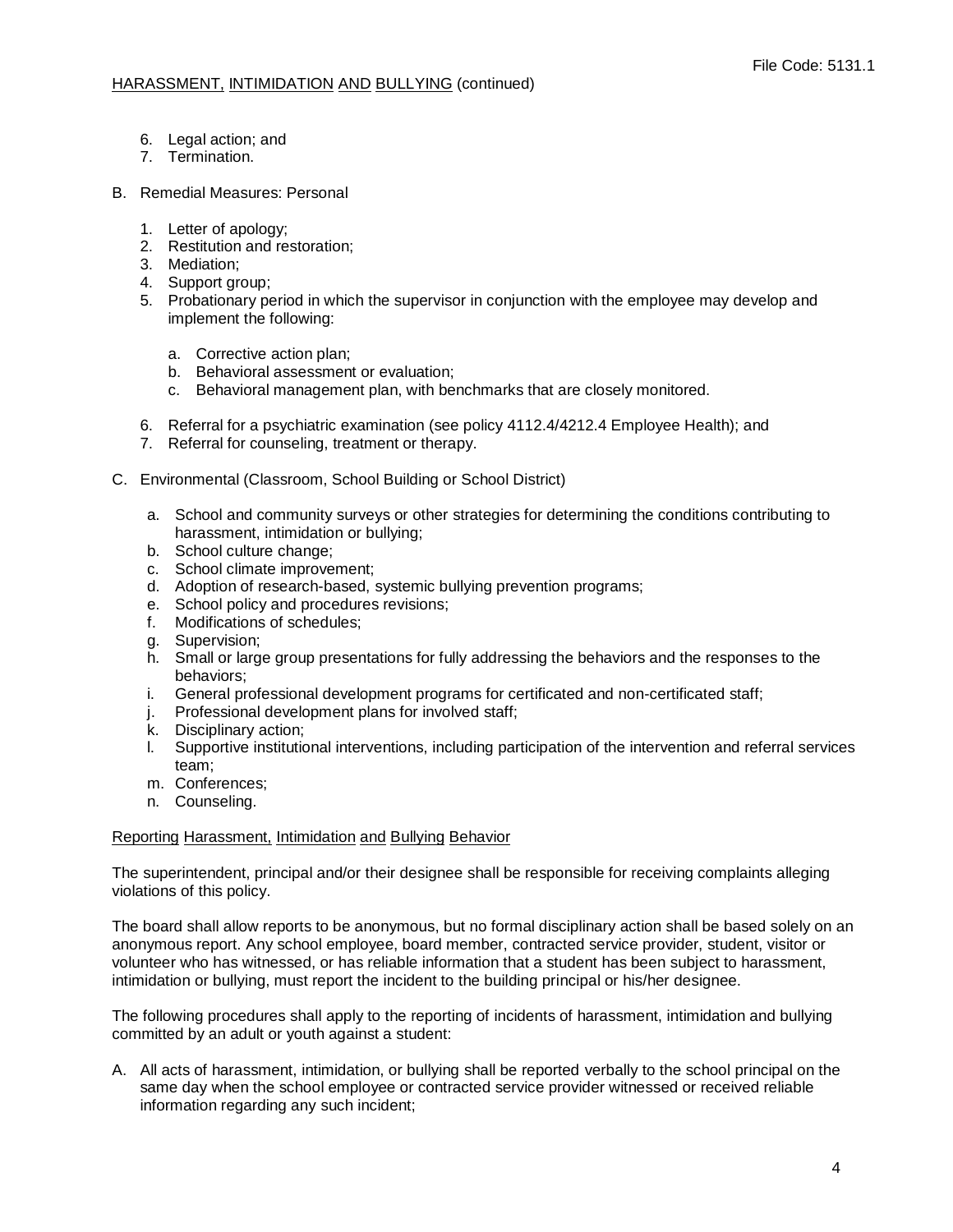- B. The principal shall inform the parents or guardians of all students involved in the alleged incident, and may discuss, as appropriate, the availability of counseling and other intervention services; and
- C. All acts of harassment, intimidation, or bullying shall be reported in writing to the school principal within two school days of when the school employee or contracted service provider witnessed or received reliable information that a student had been subject to harassment, intimidation, or bullying.

A board member, school employee, contracted service provider, student or volunteer who has witnessed, or has reliable information that a student has been subject to, harassment, intimidation or bullying shall report the incident to the building principal and any appropriate school official, or to any school administrator or safe school resource officer, who shall immediately initiate the school district's procedures concerning school bullying.

A board member or a school employee who promptly reports an incident of harassment, intimidation or bullying, to the appropriate school official designated by the school district's policy, or to any school administrator or safe school resource officer, and who makes this report in compliance with the procedures in this policy, shall be immune from a cause of action for damages arising from any failure to remedy the reported incident.

A school administrator who receives a report of harassment, intimidation, or bullying from a district employee, and fails to initiate or conduct an investigation, or who should have known of an incident of harassment, intimidation, or bullying and fails to take sufficient action to minimize or eliminate the harassment, intimidation, or bullying, may be subject to disciplinary action.

The school administrator shall take into account the circumstances of the incident when providing notification to parents and guardians of all students involved in the reported harassment, intimidation, or bullying incident. The circumstances of the incident shall be considered conveying the nature of the incident, including the actual or perceived protected category motivating the alleged offense.

## District Anti-Bullying Coordinator

The superintendent shall appoint a district anti-bullying coordinator. The superintendent shall make every effort to appoint an employee of the school district to this position. The district anti-bullying coordinator shall:

- A. Be responsible for coordinating and strengthening the school district's policies to prevent, identify, and address harassment, intimidation, and bullying of students;
- B. Collaborate with school anti-bullying specialists in the district, the board of education, and the superintendent to prevent, identify, and respond to harassment, intimidation, and bullying of students in the district;
- C. Provide data, in collaboration with the superintendent, to the Department of Education regarding harassment, intimidation, and bullying of students; and
- D. Execute such other duties related to school harassment, intimidation, and bullying as requested by the superintendent.

The district anti-bullying coordinator shall meet at least twice a school year with the school anti-bullying specialists in the district to discuss and strengthen procedures and policies to prevent, identify, and address harassment, intimidation, and bullying in the district.

## School Anti-Bullying Specialist

The principal shall appoint a school anti-bullying specialist. When a school guidance counselor, school psychologist, or another individual similarly trained is currently employed in the school, the principal shall appoint that individual to be the school anti-bullying specialist. If no individual meeting these criteria is currently employed in the school, the principal shall appoint a school anti-bullying specialist from currently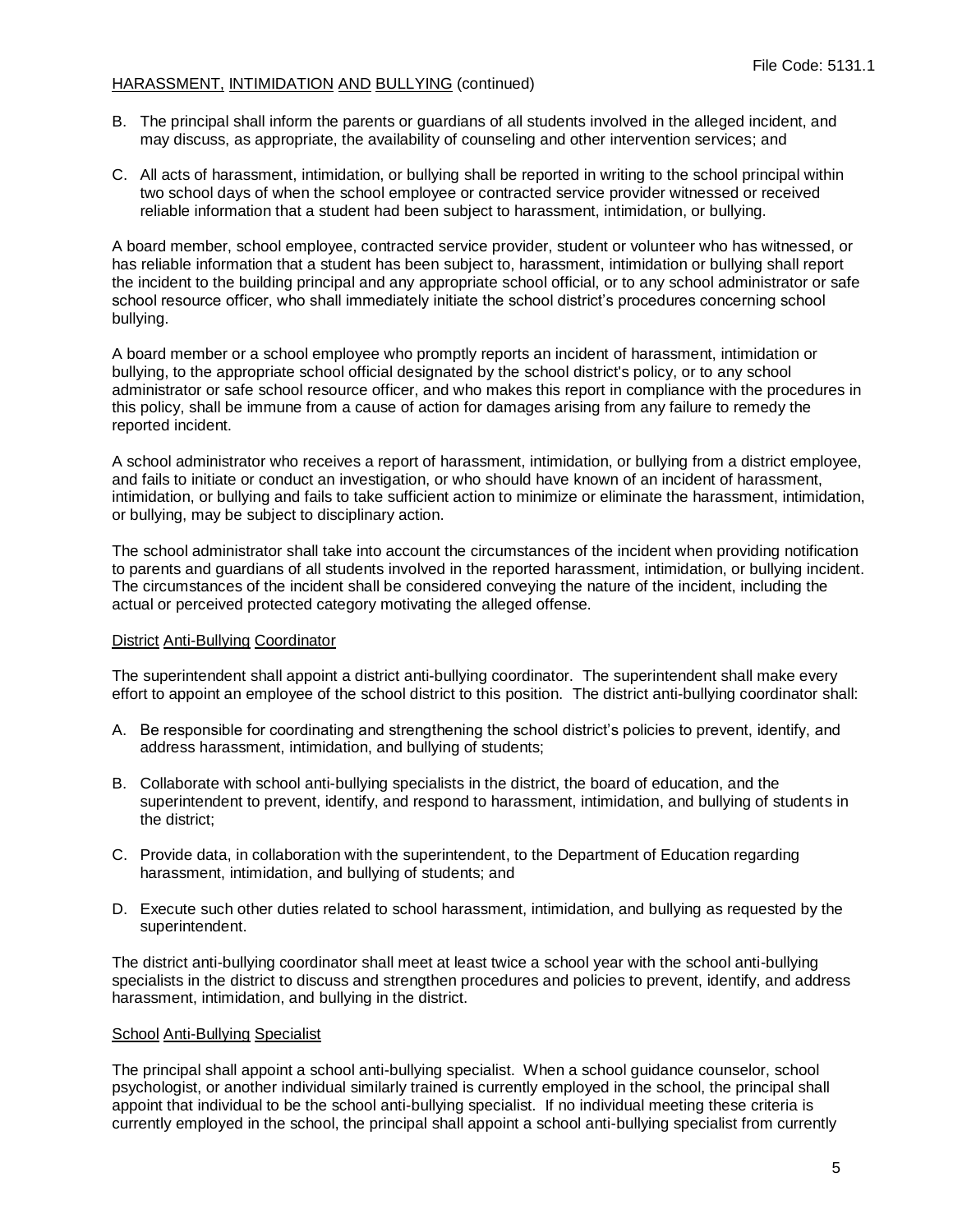employed school personnel. The school anti-bullying specialist shall:

- A. Chair the school safety team/school climate;
- B. Lead the investigation of incidents of harassment, intimidation, and bullying in the school; and
- C. Act as the primary school official responsible for preventing, identifying, and addressing incidents of harassment, intimidation, and bullying in the school.

#### School Safety/School Climate Team

The board shall form a school safety/school climate team in each school to develop, foster, and maintain a positive school climate by focusing on the on-going, systemic process and practices in the school and to address school climate issues such as harassment, intimidation, or bullying. The school safety team shall meet at least two times per school year.

The school safety/school climate team shall consist of the principal or his or her designee; a teacher in the school; the school anti-bullying specialist; a parent of a student in the school; and other members determined by the principal. The school anti-bullying specialist shall serve as the chair of the school safety team.

The school safety team shall:

- A. Receive any complaints of harassment, intimidation, or bullying of students that have been reported to the principal;
- B. Receive copies of any report prepared after an investigation of an incident of harassment, intimidation, or bullying;
- C. Identify and address patterns of harassment, intimidation, or bullying of students in the school;
- D. Review and strengthen school climate and the policies of the school in order to prevent and address harassment, intimidation, or bullying of students;
- E. Educate the community, including students, teachers, administrative staff, and parents, to prevent and address harassment, intimidation, or bullying of students;
- F. Participate in the training required pursuant to the provisions of (N.J.S.A.18A:37-13 et seq.) and other training which the principal or the district anti-bullying coordinator may request;
- G. Collaborate with the district anti-bullying coordinator in the collection of district-wide data and in the development of district policies to prevent and address harassment, intimidation, or bullying of students; and
- H. Execute such other duties related to harassment, intimidation, and bullying as requested by the principal or district anti-bullying coordinator.

A parent shall be on the school safety/school climate team only in regard to general school climate issues and shall not participate in activities that may compromise a student's confidentiality. Other members of the school safety/school climate team who are not authorized to access student records (see board policy 5125 Student Records) shall be on the team only in regard to general school climate issues and shall not participate in activities that may compromise a student's confidentiality.

## Investigating Reported Harassment, Intimidation and Bullying

All reported incidents of harassment, intimidation and bullying shall be investigated promptly and in accordance with law and the following procedures: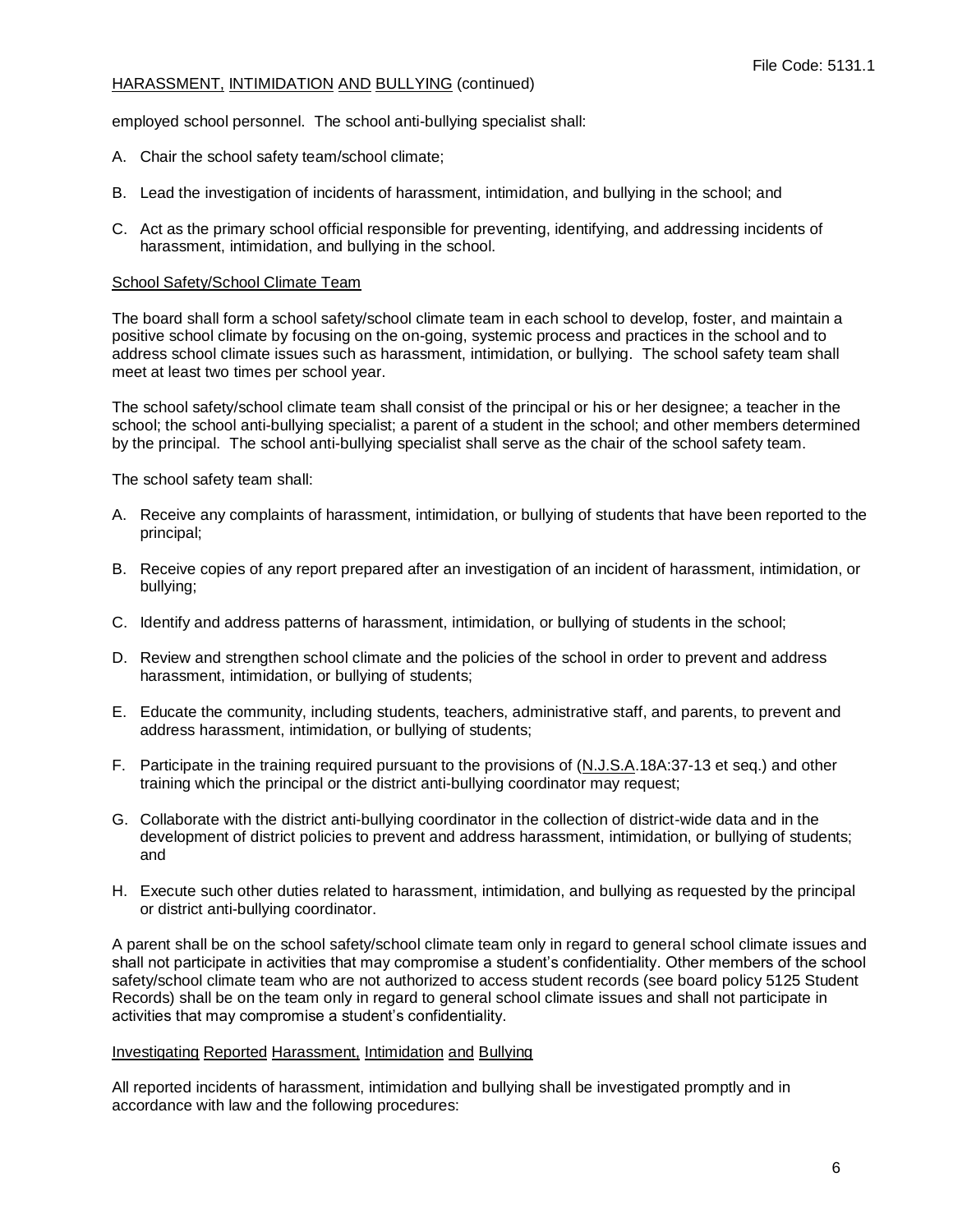- A. All investigations shall be thorough and complete, and documented in writing, and shall include, but not be limited to:
	- 1. Taking of statements from victims, witnesses and accused;
	- 2. Careful examination of the facts;
	- 3. Support for the victim; and
	- 4. Determination if alleged act constitutes a violation of this policy.
- B. The investigation shall be initiated by the principal or the principal's designee within one school day of the report of the incident and shall be conducted by a school anti-bullying specialist. The principal may appoint additional personnel who are not school anti-bullying specialists to assist in the investigation.
- C. The investigation shall be completed as soon as possible, but not later than 10 school days from the date of the written report of the incident of harassment, intimidation, or bullying. In the event that there is information relative to the investigation that is anticipated but not yet received by the end of the 10-day period, the school anti-bullying specialist may amend the original report of the results of the investigation to reflect the information.
- D. The results of the investigation shall be reported to the superintendent within two school days of the completion of the investigation, and in accordance with law and board policy. The superintendent may initiate intervention services, establish training programs to reduce harassment, intimidation, or bullying and enhance school climate, impose discipline, order counseling as a result of the findings of the investigation, or take or recommend other appropriate action.
- E. The results of each investigation shall be reported to the board of education no later than the date of the next board meeting following the completion of the investigation, and include:
	- 1. Any services provided;
	- 2. Training established;
	- 3. Discipline imposed; or
	- 4. Other action taken or recommended by the superintendent.
- F. The superintendent or his or her designee shall ensure that parents or guardians of the students who are parties to the investigation shall receive information about the investigation. This information shall be provided in writing within 5 school days after the results of the investigation are reported to the board and include:
	- 1. The nature of the investigation;
	- 2. Whether the district found evidence of harassment, intimidation, or bullying; or
	- 3. Whether discipline was imposed or services provided to address the incident of harassment, intimidation, or bullying.
- G. Investigations of complaints concerning adult conduct shall not be investigated by a member of the same bargaining unit as the individual who is the subject of the investigation.

## Range of Ways to Respond to Harassment, Intimidation or Bullying

The board of education recognizes that some acts of harassment, intimidation or bullying may be isolated incidents requiring that the school officials respond appropriately to the individuals committing the acts and provide support programs for victims. Other acts may be so serious or parts of a larger pattern of harassment, intimidation or bullying that they require a response either at the classroom, school building or school district levels or by law enforcement officials.

In considering whether a response beyond the individual is appropriate, the principal, in conjunction with the school anti-bullying specialist shall consider the nature and circumstances of the act, the degree of harm, the nature and severity of the behavior, past incidences or past or continuing patterns of behavior, and the context in which the alleged incident(s) occurred. Institutional (i.e., classroom; school building; school district)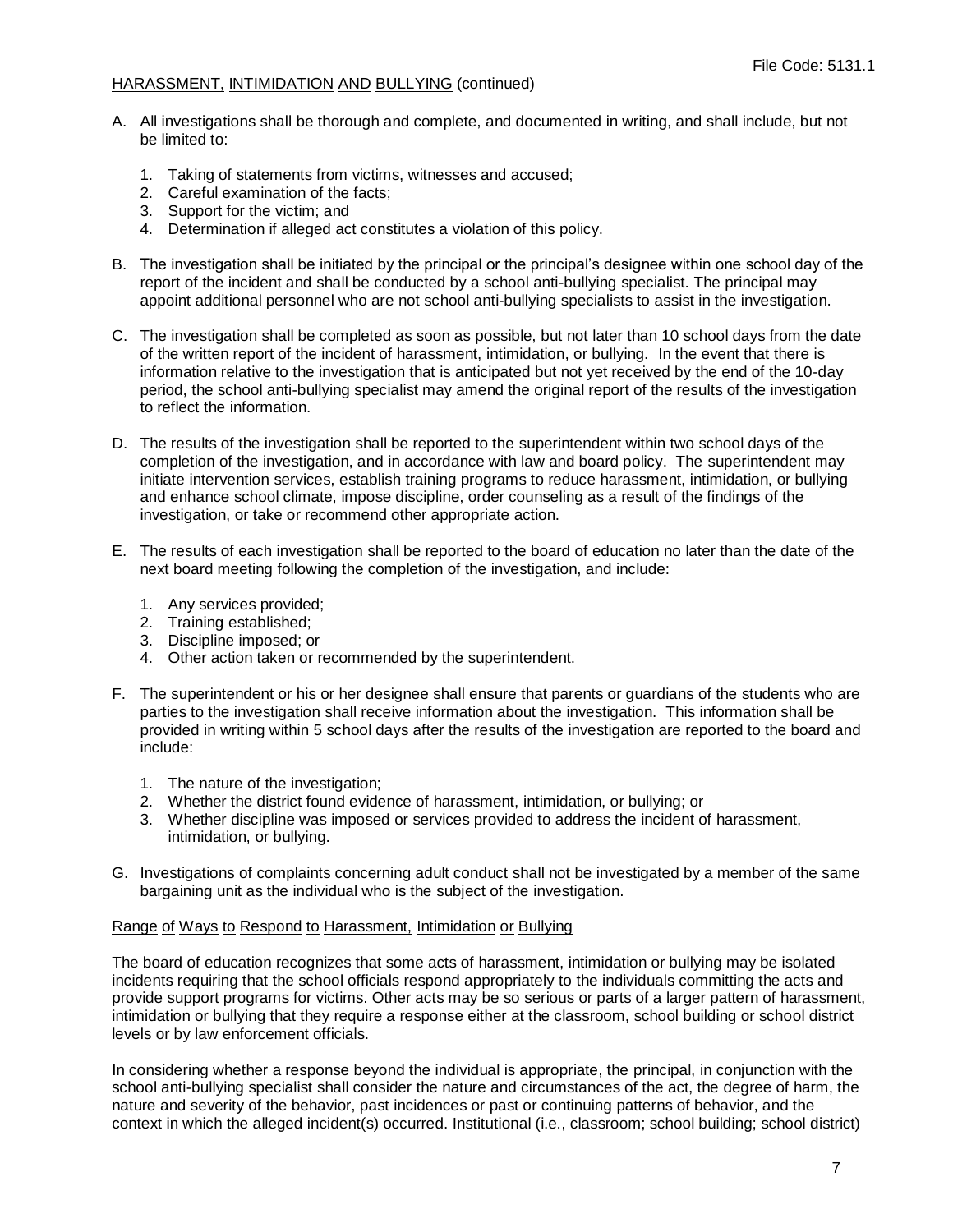responses include:

- A. School and community surveys;
- B. Mailings;
- C. Focus groups;
- D. Adoption of research-based bullying prevention program models;
- E. Training for certificated and non-certificated staff;
- F. Participation of parents and other community members and organizations;
- G. Small or large group presentations for staff, students, and the community for fully addressing a positive school climate and culture as well as the issues surrounding harassment, intimidation and bullying in the school community; and
- H. The involvement of law enforcement officers, including school resource officers.

For every incident of harassment, intimidation or bullying, the district shall respond to the individual who committed the act. Responses may include:

- A. Individual responses can include positive behavioral interventions (e.g., peer mentoring, short-term counseling, life skills groups) and punitive actions (e.g., detention, in-school or out-of-school suspension, expulsion);
- B. Classroom responses can include class discussions about an incident of harassment, intimidation or bullying, role plays, research projects, observing and discussing audio-visual materials on these subjects and skill-building lessons in courtesy, tolerance, assertiveness and conflict management;
- C. School responses can include theme days, learning station programs, parent programs and information disseminated to students and parents, such as fact sheets or newsletters explaining acceptable uses of electronic and wireless communication devices;
- D. District-wide responses can include community involvement in policy review and development, professional development programs, adoption of curricula and school-wide programs and coordination with community-based organizations (e.g., mental health; health services; health facilities; law enforcement; faith-based).

The range of ways in which the school shall respond once an incident of harassment, intimidation or bullying is identified shall be defined by the principal in conjunction with the school anti-bullying specialist, and shall include an appropriate combination of counseling, support services, intervention services, and other programs as defined by the commissioner.

## Retaliation and Reprisal Prohibited

The board prohibits reprisal or retaliation or false accusation against any person who witnesses and/or reports an act of harassment, intimidation or bullying by any student, school employee, board member, contracted service provider, visitor or volunteer. The consequence and appropriate remedial action for a person who engages in reprisal or retaliation or false accusation shall be determined by the superintendent and/or principal or their designee after consideration of the nature, severity and circumstances of the act, in accordance with case law and board policies and procedures.

Any act of retaliation or reprisal or false accusation against any person who reports an act of harassment, intimidation or bullying shall not be tolerated. Any student, school employee, board member, contracted service provider, volunteer or visitor who engages in the act of retaliation or reprisal or who falsely accuses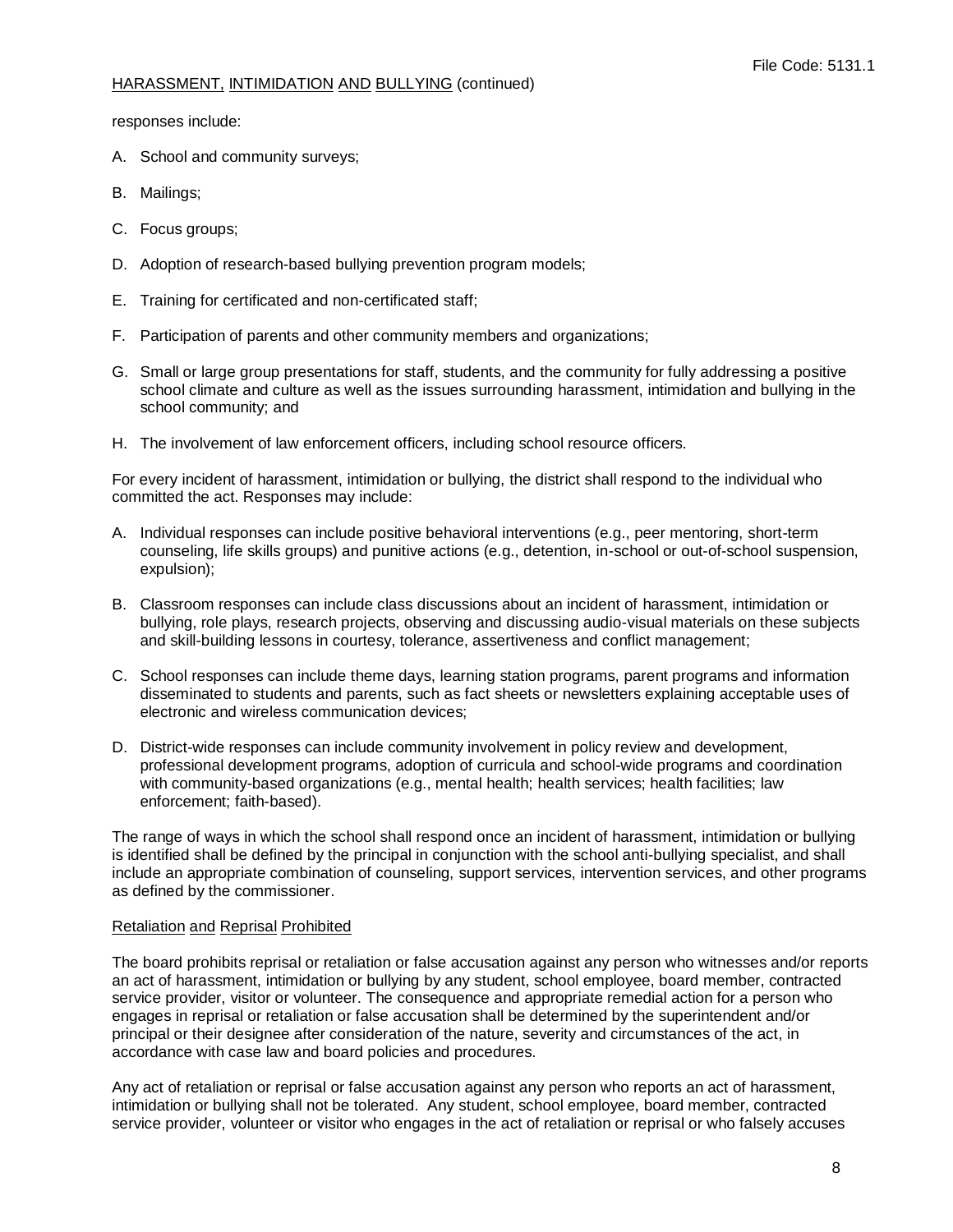another shall be subjected to consequence and appropriate remedial action. In cases where any state or federal law has allegedly been violated, the local law enforcement agency shall be notified.

A. Students

The consequences and appropriate remedial action for a student found to have engaged in retaliation, reprisal and/or falsely accused another as a means of harassment, intimidation or bullying shall be varied and graded according to the nature of the behavior, the developmental age of the student and the student's history of problem behaviors and performance, and shall be consistent with this policy. Consequences may include positive behavioral interventions, notification of the parents/guardians, up to and including short or long-term suspension or expulsion, as permitted by law;

## B. School Employees

Consequences and appropriate remedial action for a school employee found to have engaged in retaliation, reprisal and/or falsely accused another as a means of harassment, intimidation or bullying shall be determined in accordance with district policies, procedures and agreements, up to and including suspension or dismissal from service;

C. Board Members

Consequences and appropriate remedial action for a board member found to have committed an act of harassment, intimidation, or bullying; or found to have engaged in retaliation, reprisal and/or falsely accused another as a means of harassment, intimidation or bullying shall be determined in accordance with district policies, procedures and agreements, up to and including a public sanction or filed ethics charges:

D. Visitors, Volunteers, Contracted Service Providers, and All Other Persons

Consequences and appropriate remedial action for a visitor, volunteer, contracted service providers and all other persons found to have engaged in harassment, intimidation or bullying; or engaged in retaliation, reprisal and/or falsely accused another as a means of harassment, intimidation or bullying shall be determined by the superintendent after consideration of the nature, severity and circumstances of the act, including reports to appropriate law enforcement officials.

# Consequences and Remediation

Consequences and remediation for students, employees, board members, visitors, volunteers, and contracted service providers, engaging in harassment, intimidation or bullying or engaged in retaliation, reprisal and/or false accusations may include the following:

- A. Consequences
	- 1. Removal from the classroom or school;
	- 2. The visitor or volunteer may be banned from school buildings and grounds;
	- 3. Immediate suspension and/or expulsion from classrooms or school property;
	- 4. Termination of volunteer privileges:
	- 5. Legal action.
- B. Remedial measures to reestablish visitor, volunteer, contracted service providers, assembly/board members or all other persons, privileges may include:
	- 1. Conference with the principal or chief school administrator;
	- 2. Personal action such as a letter of apology;
	- 3. Restitution and restoration.

Visitors, volunteers, contracted service providers, board members or all other persons in violation of this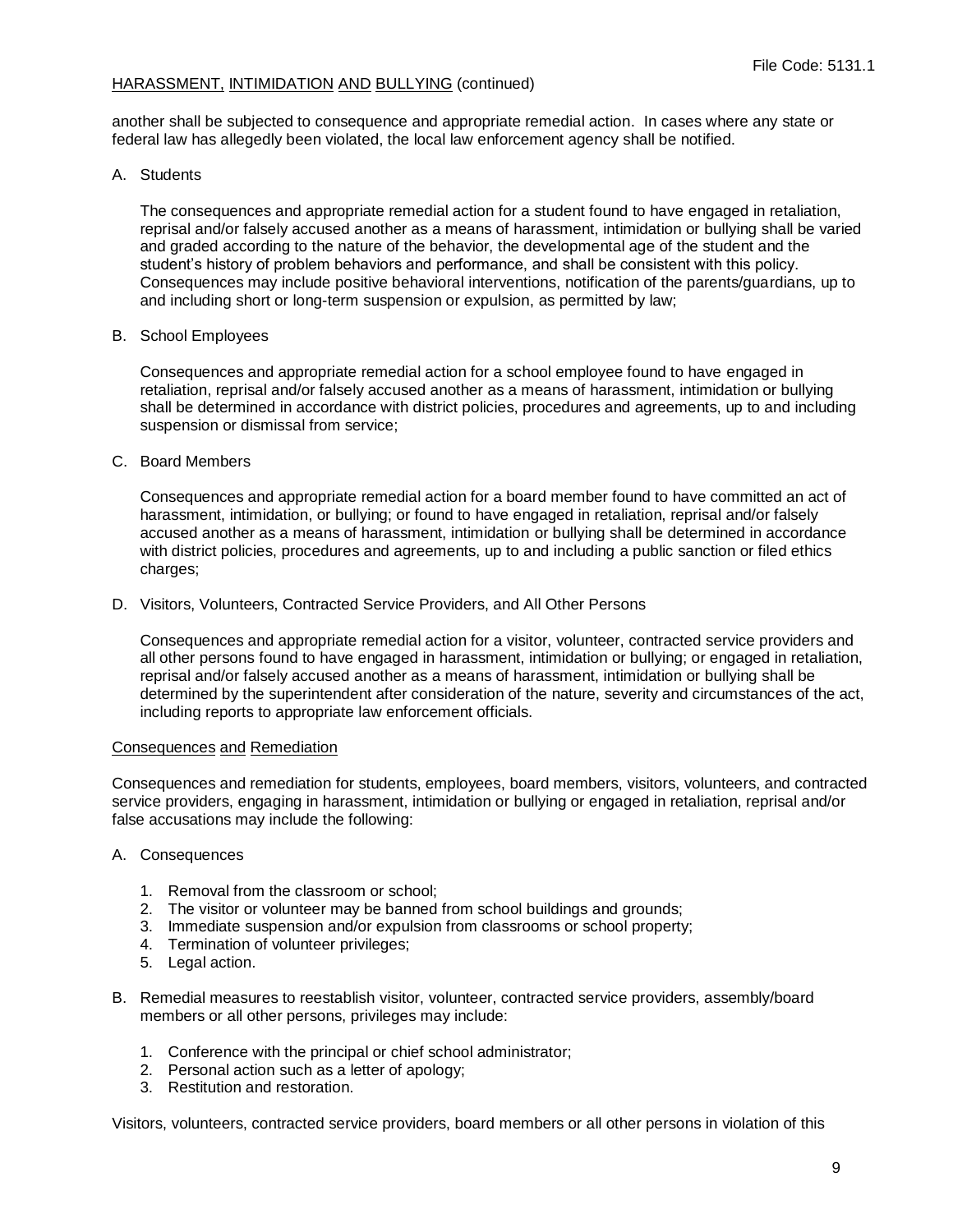policy shall not be permitted on school property without the approval of the chief school administrator.

## Appeal Process

The parent or guardian may request a hearing before the board concerning the written information about a harassment, intimidation, or bullying investigation. The request for a board hearing shall be filed with the board secretary no later than 60 calendar days after the written information is received by the parents or guardians. The hearing shall be held within 10 days of the request. The board shall meet in executive session for the hearing to protect the confidentiality of the students. At the hearing, the board may hear from the school anti-bullying specialist about the incident, recommendations for discipline or services, and any programs instituted to reduce such incidents.

At the next board of education meeting following its receipt of the report, the board shall issue a decision, in writing, to affirm, reject, or modify the superintendent's decision. The board's decision may be appealed to the Commissioner of Education, in accordance with law, no later than the 90 days after the issuance of the board's decision.

A parent, student, guardian, or organization may file a complaint with the Division on Civil Rights within 180 days of the occurrence of any incident of harassment, intimidation, or bullying based on membership in a protected group as enumerated in the "Law Against Discrimination."

#### Approved Private Schools For Students With Disabilities (PSSDs)

The board is committed to ensuring that all district students that require placement in approved private schools for students with disabilities (PSSD) have the safe and civil environment in their school placement necessary for students to learn and achieve high academic standards. All approved PSSDs receiving students with disabilities from this district shall be committed to treating their students with civility and respect, and shall refuse to tolerate harassment, intimidation or bullying.

When an approved PSSD receives a complaint or report of an act of harassment, intimidation, or bullying involving a district student placed in the approved PSSD that occurred on a district school bus, at a district school-sponsored function and off school grounds, the approved PSSD shall notify the anti-bulling coordinator of the report or complaint.

The superintendent shall assign a school anti-bullying specialist to investigate a complaint or report of harassment, intimidation, or bullying, occurring on district school buses, at district school-sponsored functions, and off school grounds involving a student who attends an approved PSSD. The investigation conducted by the district anti-bullying specialist shall be in consultation with the approved PSSD.

The full-time non-teaching principal of the approved PSSD shall report to the anti-bullying coordinator and the child study team director, any complaint or report of an act of harassment, intimidation, or bullying involving a district student placed in the approved PSSD that occurred at the PSSD or an activity sponsored by the PSSD. The report shall include the names of the district students who are parties to the harassment, intimidation, or bullying investigation and the results of each investigation. The principal of the approved PSSD shall make this report to the district anti-bullying coordinator and to the student's parents/guardians no later than five school days following the investigation's completion. The report to the district shall include information on any service(s) provided; training established; and, discipline imposed or other action taken or recommended by the full-time non-teaching principal of the PSSD.

Once an incident of harassment, intimidation, or bullying is identified, the full-time non-teaching principal of the approved PSSD shall determine the appropriate response to address the individual circumstances in consultation and conjunction with appropriate district staff, as necessary. The approved PSSD shall not, pursuant to N.J.A.C. 6A:14-7.6(f), unilaterally implement disciplinary action involving removal to an interim alternative educational setting, suspension of more than 10 consecutive or cumulative school days in a school year or termination of placement. Disciplinary action involving suspension and expulsion from the approved PSSD shall be implemented in conjunction with the district and according to law (N.J.A.C. 6A:14-2.8) and board policies 5114 Suspension and Expulsion and 6171.4 Special Education.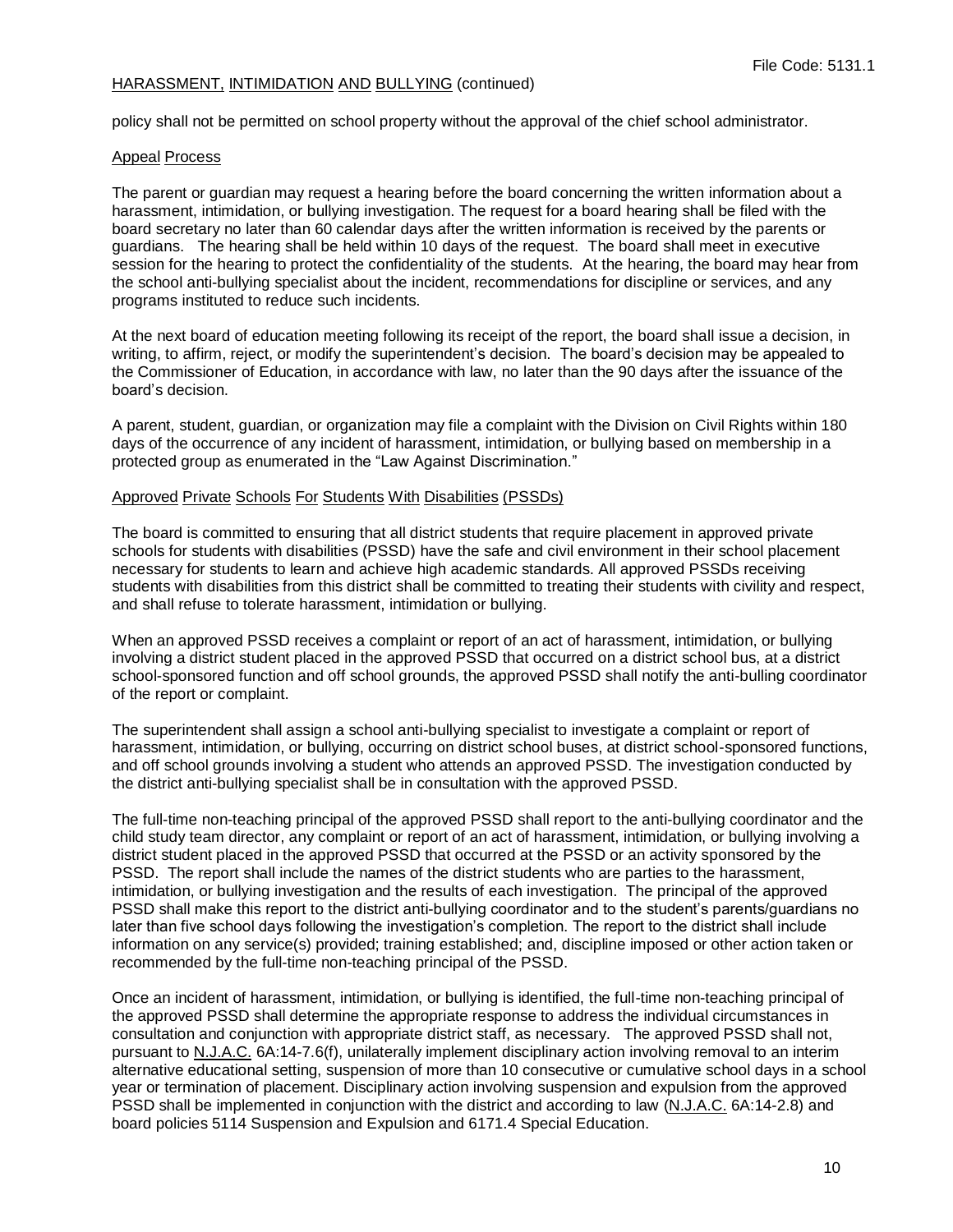Parents or guardians of students who are parties to a harassment, intimidation, or bullying investigations conducted by this district or an approved PSSD in which their child is placed may request a hearing before the board of education concerning the information received about an investigation. Any request for a hearing before the board of education shall be filed within 60 calendar days after the written information about the harassment, intimidation, or bullying investigation is received by the district and the parents or guardians. The hearing before the board shall be scheduled in collaboration with the approved PSSD and held by the board within 10 business days of the request. The approved PSSD and the board shall coordinate the policies and procedures for conducting such hearings.

# Week of Respect

The week beginning with the first Monday in October of each year is designated as a "Week of Respect" in the State of New Jersey. The district, in order to recognize the importance of character education, shall observe the week by providing age-appropriate instruction focusing on preventing harassment, intimidation, or bullying as defined by law (N.J.S.A. 18A:37-14). Throughout the school year the district shall provide ongoing age-appropriate instruction focusing on preventing harassment, intimidation, and bullying in accordance with the Core Curriculum Content Standards.

# **Training**

A. School Leaders

Any school leader who holds a position that requires the possession of a superintendent, principal, or supervisor endorsement shall complete training on issues of school ethics, school law, and school governance as part of the professional development for school leaders required in accordance with State Board of Education regulations. This training shall also include information on the prevention of harassment, intimidation, and bullying (N.J.S.A. 18A:26-8.2).

B. Teaching Staff Development

Each public school teaching staff member shall complete at least two hours of instruction in suicide prevention, to be provided by a licensed health care professional with training and experience in mental health issues, in each professional development period. The instruction in suicide prevention shall include information on the relationship between the risk of suicide and incidents of harassment, intimidation, and bullying and information on reducing the risk of suicide in students who are members of communities identified as having members at high risk of suicide (N.J.S.A. 18A:6-112).

## C. Board Members

Within one year after being newly elected or appointed or being re-elected or re-appointed to the board of education, a board member shall complete a training program on harassment, intimidation, and bullying in schools, including a school district's responsibilities as required by law (N.J.S.A. 18A:37-13 et seq.). A board member shall be required to complete the program only once (N.J.S.A. 18A:12-33).

D. Staff, Student and Volunteer Training

The school district shall:

- 1. Provide training on the school district's harassment, intimidation, or bullying policy to school employees and volunteers who have significant contact with students;
- 2. Provide ongoing staff training, in cooperation with the Department of Education, in fulfilling the reporting requirements;
- 3. Ensure that the training includes instruction on preventing bullying on the basis of the protected categories as required by law (N.J.S.A.18A:37-14) and other distinguishing characteristics that may incite incidents of discrimination, harassment, intimidation, or bullying; and
- 4. Develop a process for discussing the district's harassment, intimidation or bullying policy with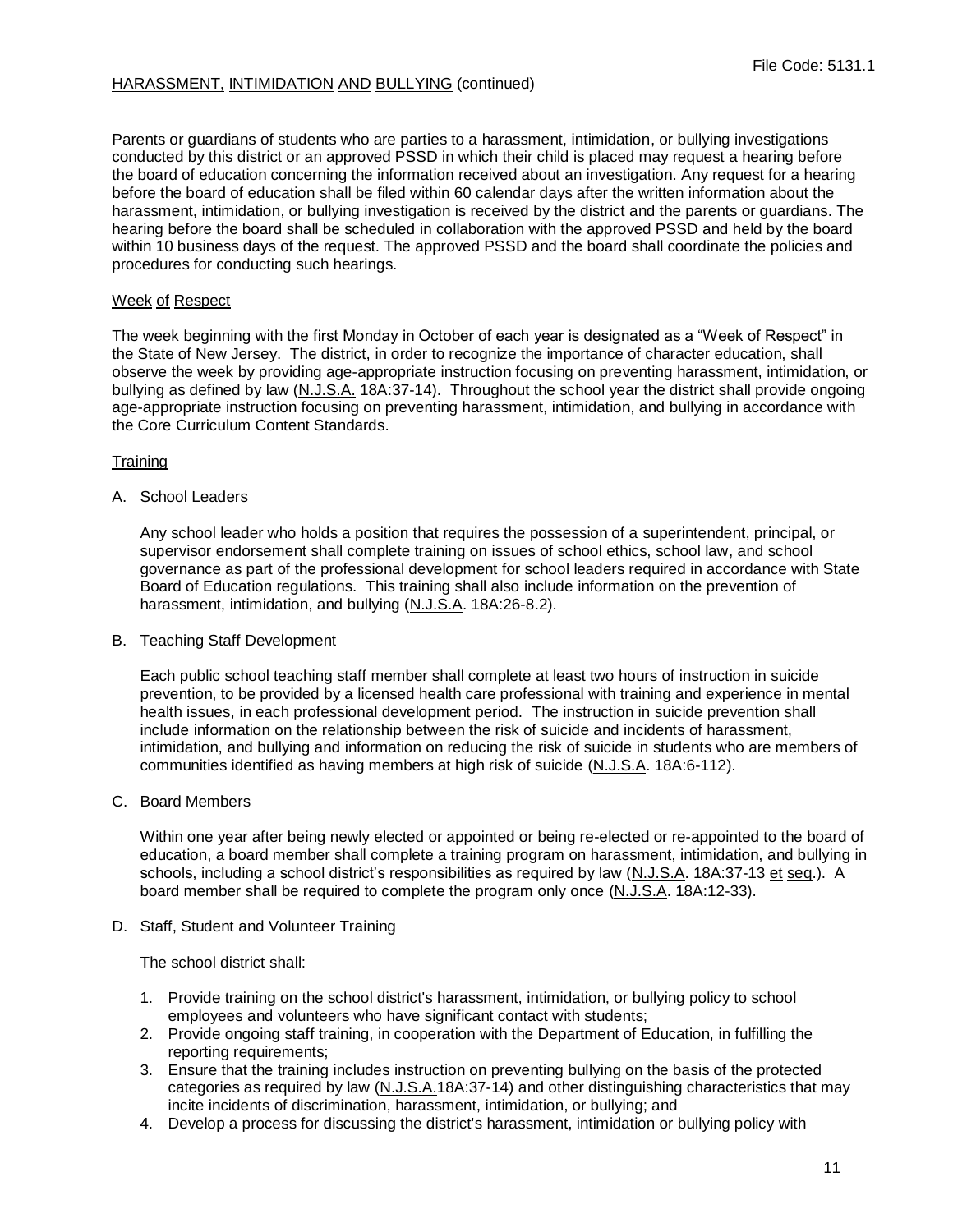#### students.

The board shall annually examine the training needs of school employees and volunteers who have significant contact with students for the effective implementation of the harassment, intimidation, or bullying policies, procedures, programs, and initiatives of the district board of education and implement training programs for school employees and volunteers who have significant contact with students. The annual examination of training needs shall take into consideration the findings of the annual review and update of the code of student conduct.

Information regarding the school district policy against harassment, intimidation or bullying shall be incorporated into a school's employee training program and shall be provided to full-time and part-time staff, volunteers who have significant contact with students, and those persons contracted by the district to provide services to students.

Throughout the school year, the district shall provide ongoing age-appropriate instruction on preventing harassment, intimidation and bullying, consistent with the New Jersey Student Learning Standards.

#### Reporting to the Board

Two times each year between September 1 and January 1 and between January 1 and June 30, the school board shall hold a public hearing at which the superintendent will report to the board of education all acts of violence, vandalism, and harassment, intimidation, or bullying (HIB) which occurred during the previous reporting period. The report shall include the number of HIB reports in the school, the status of all investigations, the nature of the HIB, and other data required by law.

- A. The number of reports of harassment, intimidation, or bullying;
- B. The status of all investigations;
- C. The nature of the bullying based on one of the protected categories identified in N.J.S.A. 18A:37-14 such as race, color, religion, ancestry, national origin, gender, sexual orientation, gender identity and expression, or a mental, physical or sensory disability, or by any other distinguishing characteristic;
- D. The names of the investigators;
- E. The type and nature of any discipline imposed on any student engaged in harassment, intimidation, or bullying; and
- F. Any other measures imposed, training conducted, or programs implemented, to reduce harassment, intimidation, or bullying.

## Reporting to the Department of Education

The information, including but not limited to, oral reports, written reports or electronic reports shall also be reported once during each reporting period between September 1 and January 1 and between January 1 and June 30, to the Department of Education. The report shall include data broken down by the enumerated categories including the protected categories as listed above and the type of harassment, intimidation and bullying (any gesture; any written, verbal or physical act; or any electronic communication, whether it be a single or series of incidents).

The report shall be used to grade the school for the purpose of assessing its effort to implement policies and programs consistent with law (N.J.S.A. 18A:37-13 et seq.).

The district shall post the grade received by the school on the homepage of the school's website. The information shall be posted on the websites within 10 days of the receipt of a grade by the school and district.

It shall be a violation to improperly release any confidential information not authorized by federal or State law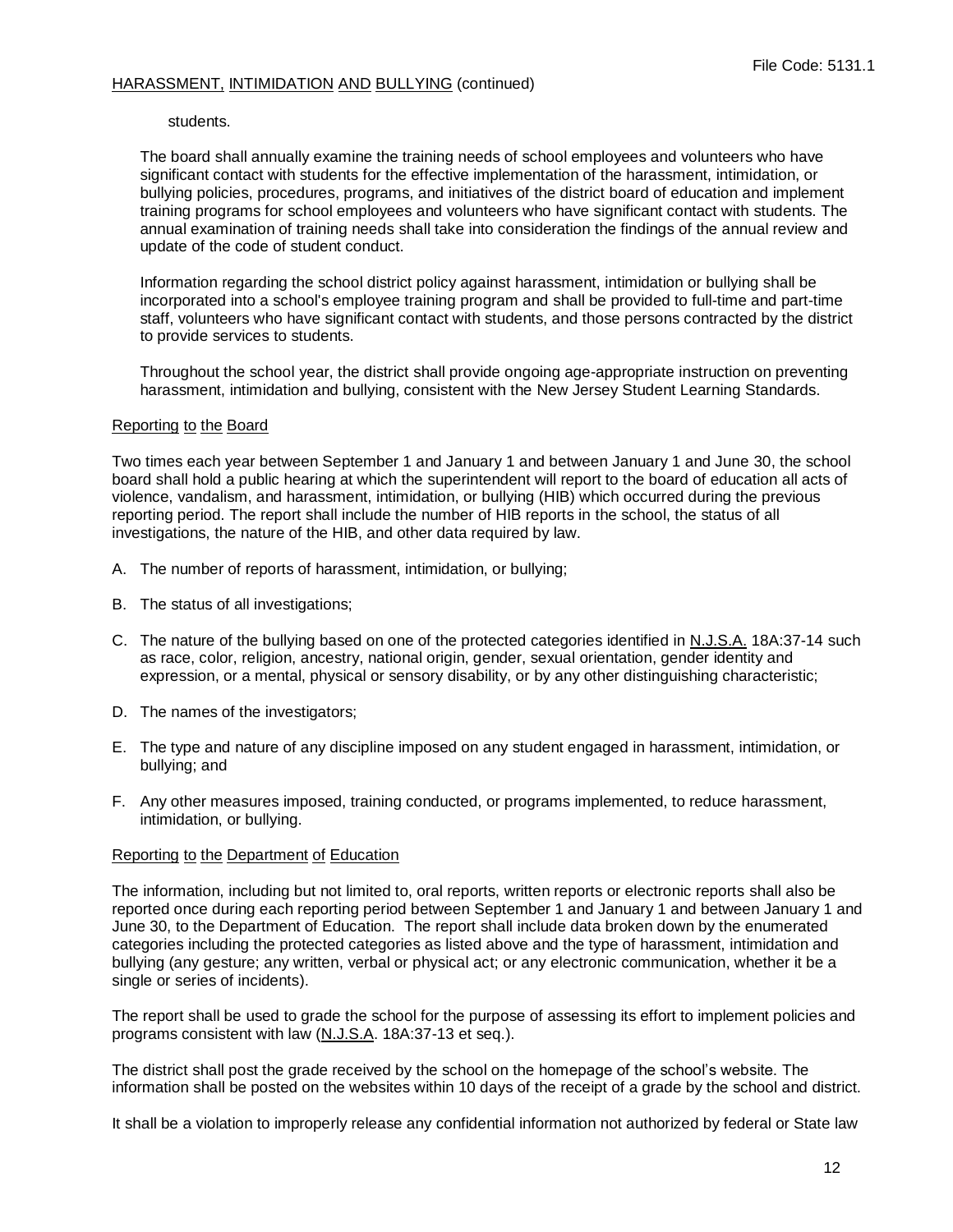for public release.

The superintendent will annually submit the report to the Department of Education utilizing the Electronic Violence and Vandalism Reporting system (EVVRS). The superintendent shall accurately report on each incident of violence, vandalism, alcohol and other drug abuse, and incident of harassment intimidation and bullying within the school district. Any allegations of falsification of data will be reviewed by the board of education using the requirements and procedures set forth in N.J.A.C. 6A:16-5.3(g).

The State Board of Education shall impose penalties on any school employee who knowingly falsifies the report. Therefore, the superintendent shall make a reasonable effort to verify reports of violence, vandalism, and harassment, intimidation, or bullying. The board shall provide ongoing staff training, in cooperation with the Department of Education, in fulfilling the reporting requirements. The majority representative of the school employees shall have access monthly to the number and disposition of all reported acts of school violence, vandalism, and harassment, intimidation, or bullying.

## Program Assessment and Review

The school district shall annually establish, implement, document, and assess bullying prevention programs or approaches, and other initiatives involving school staff, students, administrators, volunteers, parents, law enforcement and community members. The programs or approaches shall be designed to create school-wide conditions to prevent and address harassment, intimidation, and bullying.

#### Policy Development and Review

The district harassment, intimidation and bullying policy shall be adopted through a process that includes representation of parents or guardians, school employees, volunteers, students, administrators, and community representatives.

The district shall annually conduct a re-evaluation, reassessment, and review of this policy, any report(s) and/or finding(s) of the school safety/school climate team(s). The board shall also make any necessary revisions and additions to this policy as required by law. The board shall include input from the school antibullying specialists in conducting its re-evaluation, reassessment, and review. The district shall transmit a copy of the revised policy to the appropriate executive county superintendent within 30 school days of the revision.

## Publication, Dissemination and Implementation

In publicizing this policy, the community including students, staff, board members, contracted service providers, visitors and volunteers, shall be duly notified that the rules detailed within apply to any incident of harassment intimidation and bullying that takes place on school grounds**,** at any school-sponsored function or on a school bus, or off school grounds that substantially disrupts or interferes with the orderly operation of the school or the rights of other students in accordance with law.

The superintendent shall take the following steps to publicize this policy:

- A. Provide a link to this policy on a prominent place on the district website;
- B. Distribute this policy annually to all staff, students and parents/guardians; and
- C. Print this policy in any district publication that sets forth the comprehensive rules, procedures and standards of student conduct and in student handbooks;

The district shall notify students and parents/guardians that the policy is available on the district's website. The district shall publish the name, school phone number, school address and school email address of the district anti-bullying coordinator and the anti-bullying specialist on the home page of the district website. The information concerning the district anti-bullying coordinator and the school anti-bullying specialists shall also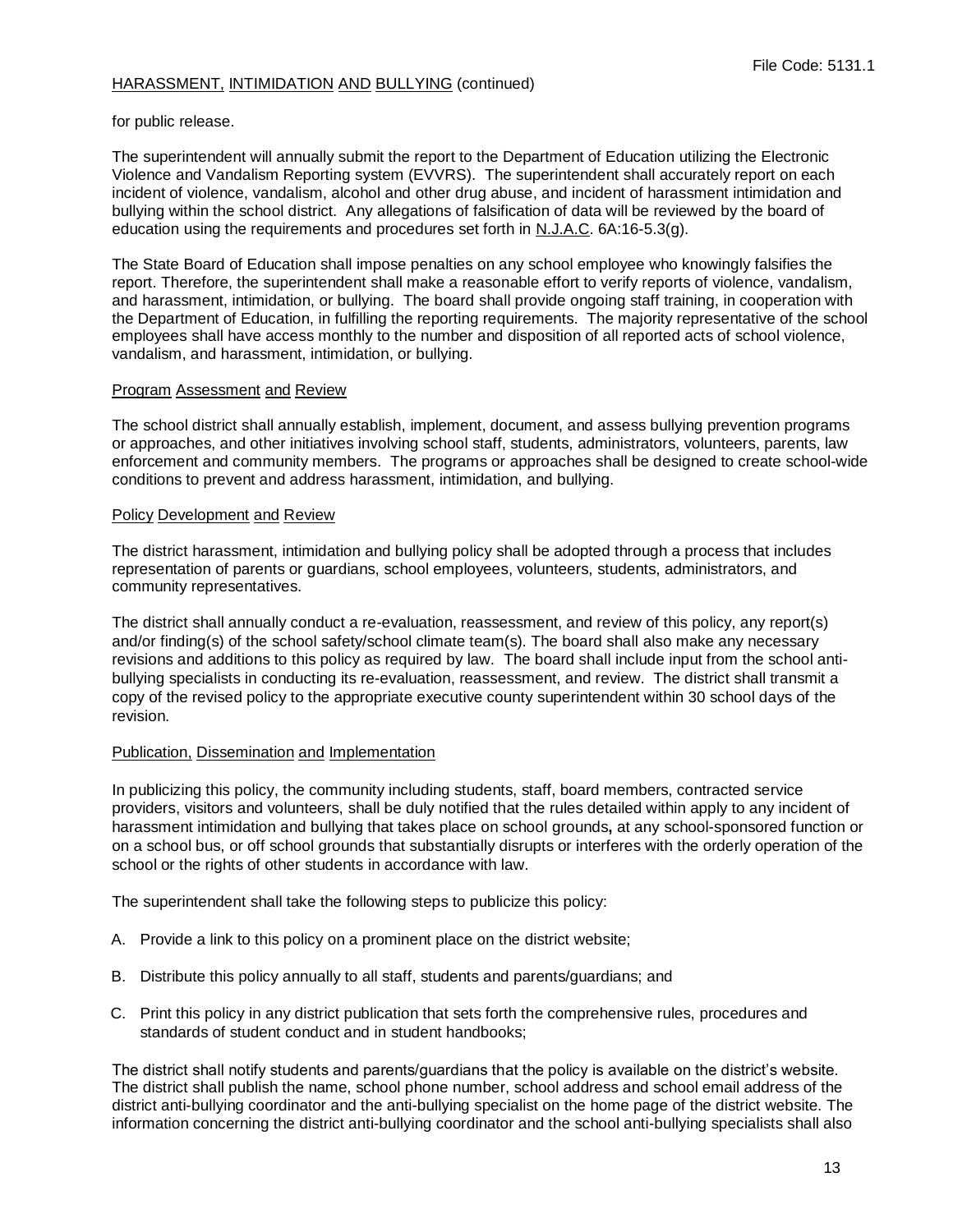be maintained on the Department of Education's website.

Additionally, the district shall make available, in an easily accessible location of its website, the Department of Education's guidance document for the use by parent/guardians, students and district staff to assist in resolving complaints concerning student harassment, intimidation or bullying.

The superintendent shall ensure that the rules for this policy are applied consistently with the district's code of student conduct (N.J.A.C. 6A:16-7) and all applicable laws and regulations. All disciplinary sanctions shall be carried out with necessary due process.

This and all related policies shall be reviewed on a regular basis.

| Adopted:             | August 30, 2011  |
|----------------------|------------------|
| NJSBA Review/Update: | September 2016   |
| Readopted:           | March 28, 2017   |
| Revised:             | January 23, 2018 |

#### Key Words

Harassment, Intimidation, Bullying, False Accusation, Retaliation, Reprisal, Conduct, Discipline, Student **Conduct** 

| <u> Legal References:</u> | N.J.S.A. 2A:4A-60 et al.                 | Disclosure of juvenile information; penalties for<br>disclosure |
|---------------------------|------------------------------------------|-----------------------------------------------------------------|
|                           | N.J.S.A. 10:5-1 et seq.                  | Law Against Discrimination                                      |
|                           | N.J.S.A. 18A:6-112                       | Instruction on suicide prevention for public school             |
|                           |                                          | teaching staff                                                  |
|                           | <u>N.J.S.A.</u> 18A:11-1                 | General mandatory powers and duties                             |
|                           | N.J.S.A. 18A:12-33                       | Training program; requirements                                  |
|                           | N.J.S.A. 18A:17-46                       | Reporting of certain acts by school employee;                   |
|                           |                                          | annual report; public hearing (acts of violence)                |
|                           | <u>N.J.S.A.</u> 18A:25-2                 | Authority over students                                         |
|                           | N.J.S.A. 18A:26-8.2                      | School leader defined; training as part of                      |
|                           |                                          | professional development                                        |
|                           | N.J.S.A. 18A:36-19                       | Student records; creation, maintenance and                      |
|                           |                                          | retention, security and access; regulations;                    |
|                           |                                          | nonliability                                                    |
|                           | N.J.S.A. 18A:36-19a                      | Student records (Newly enrolled students; transfers             |
|                           |                                          | of records, identification)                                     |
|                           | N.J.S.A. 18A:37-1 et seq.                | Submission of Students to Authority (Discipline)                |
|                           | N.J.S.A. 18A:37-13 et seq.               | <b>Anti-Bullying Bill of Rights Act</b>                         |
|                           | See particularly:                        |                                                                 |
|                           | N.J.S.A. 18A:37-14, -15, -17             | Harassment, intimidation, and bullying                          |
|                           | N.J.S.A. 18A:54-20                       | Powers of board (county vocational schools)                     |
|                           | N.J.A.C. 6A:14-2.8                       | Discipline/suspension/expulsions (students with                 |
|                           |                                          | disabilities)                                                   |
|                           | N.J.A.C. 6A:16-1.1 et seq.               | Programs to support student development (includes               |
|                           | See particularly:<br>N.J.A.C. 6A:16-7.1, | student conduct code)                                           |
|                           | $-7.5, -7.7$                             |                                                                 |
|                           | N.J.A.C. 6A:30-1.4 et seq.               | Evaluation process for the annual review                        |
|                           |                                          |                                                                 |
|                           |                                          |                                                                 |

Gebser v. Lago Vista Independent School District 524 U.S. 274 (1989) United States Supreme Court addresses the standard by which a district will be held liable for sexual harassment of a student by a school employee under Title IX --requires actual notice and deliberate indifference.